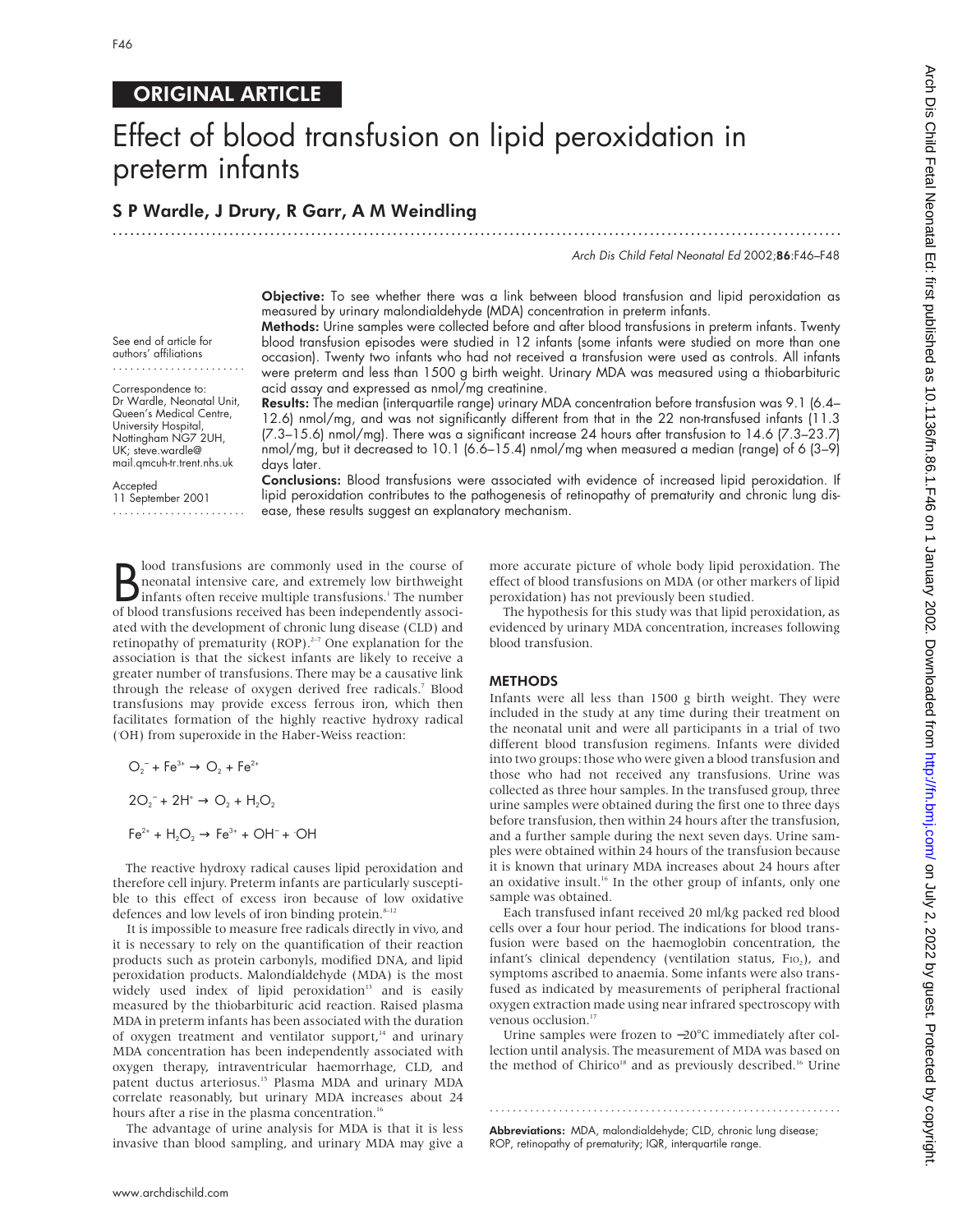|                             | Non-transfused infants<br>$(n=22)$ | <b>Transfused infants</b><br>$(n=12)$ | p Value |
|-----------------------------|------------------------------------|---------------------------------------|---------|
| Gestational age (weeks)     | 29 (27-31)                         | 27 (26-30)                            | 0.051   |
| Birth weight (g)            | 1120 (1025-1174)                   | 1060 (900-1160)                       | 0.27    |
| Postnatal age (days)        | $9(6-14)$                          | $19(8-42)$                            | 0.02    |
| Ventilated                  | 1(5%)                              | $6(30\%)$                             | 0.04    |
| Receiving TPN               | 11 (50%)                           | 13 (65%)                              | 0.81    |
| Fraction of inspired oxygen | $0.21$ $(0.21 - 0.23)$             | $0.25$ $(0.21 - 0.40)$                | 0.02    |

but some were studied on more than one occasion so the number of transfusions was 20. The percentages are calculated on the basis of the number of transfusion episodes. TPN, Total parenteral nutrition.

samples were also assayed for creatinine, and MDA was expressed as  $\mu$ mol/mg creatinine.

All results were analysed using SPSS (version 6.1) and non-parametric statistics, as urine MDA concentrations are not normally distributed.

Ethical approval was gained from the local paediatric research ethics committee, and written informed parental consent was obtained.

## RESULTS

Table 1 summarises the characteristics of the two groups (transfused and non-transfused infants). Infants who were transfused tended to be older, more immature, and more likely to be ventilated at the time of the measurement. The median (interquartile range (IQR)) MDA concentration before transfusion in the transfused group was 9.1 (6.4–12.6) nmol/mg. This was not significantly different from that in the 22 non-transfused infants (11.3 (7.3–15.6) nmol/mg,  $p = 0.43$ ). Median (IQR) urinary MDA concentration rose within 24 hours after transfusion (14.6 (7.3–23.7) nmol/mg) ( $n = 20$ , p = 0.03; median (IQR) change 4.6 (−2.87 to 14.11) nmol/ mg). The median (IQR) MDA concentration fell to 10.1 (6.6– 15.4) nmol/mg when measured a median (range) of 6 (3–9) days later, and this was not significantly different from the concentration in controls ( $p = 0.75$ ).

There was no relation between urinary MDA concentration and birth weight  $(r = 0.25, p = 0.15)$ , gestational age  $(r = 0.09, p = 0.62)$ , or postnatal age  $(r = 0.11, p = 0.48)$ . MDA concentration did not correlate with the time since the last transfusion ( $r = -0.02$ ,  $p = 0.9$ ). Infants who were ventilated did not have a higher urinary MDA concentration than controls ( $p = 0.66$ ), and there was no correlation between F<sub>IO</sub>. and MDA concentration ( $r = 0.08$ ,  $p = 0.62$ ).

### **DISCUSSION**

This study has shown an increase in MDA concentration after a blood transfusion, reflecting an increase in oxygen derived free radical activity. An increase in markers of lipid peroxidation has not previously been shown in preterm infants after blood transfusion.

Transfusions of packed red blood cells may provide excess ferrous iron,<sup>7</sup> and this may accelerate the reaction between superoxide and hydrogen peroxide, with production of hydroxy radicals (the Haber-Weiss reaction). These oxygen derived free radicals react readily with lipids to cause lipid peroxidation. This is hypothesised to play a role in the development of several of the diseases of prematurity including ROP and CLD. This theory is supported by data that show a relation between transfusions and ROP and CLD.<sup>2-6 19-22</sup> Our data show that there is a rise in urinary MDA concentration after transfusion, indicating a likely causal link between blood transfusion and increased lipid peroxidation.

There are alternative explanations for the relation between the number of transfusions received and the incidence of CLD and ROP. Infants who develop these complications are likely to be the most immature and the most sick, and the association may be related to this. Many factors have been described that are associated with an increased risk of ROP<sup>6</sup> and CLD, and these also need to be considered. We have not shown an increase in the risk of transfused infants developing ROP or CLD. Further study is required to determine whether the increase in urinary MDA that we have shown is clinically significant and whether repeated episodes of transfusion result in cellular damage and increased morbidity.

The change in MDA after blood transfusion seems to be genuine. The infants who were transfused tended to be smaller, more immature, and slightly older, although urine MDA concentration in the infants in this study was not related to gestational age, birth weight, or postnatal age. The transfused infants were also more likely to be ventilated and receiving oxygen. This reflects the fact that these criteria were often used to determine whether a transfusion was necessary. Despite this, these infants did not have significantly higher MDA concentrations before transfusion. There are many possible explanations for this. MDA is affected by many variables including oxygen exposure and ventilation requirement. The large variation in MDA concentration within and between individuals reflects the fact that many factors are involved, and this variation may have hidden small differences related to illness severity. Both the study group and the control group were preterm infants, and many from both groups had complications that may have influenced MDA concentration. The change in MDA concentration over the relatively short period of 24 hours in the transfused infants along with the fall after a median of six days to a value that was not higher than the non-transfused controls strongly supports the notion that this change was due to the intervention (blood transfusion). It is not possible to exclude the possibility that some other factor associated with transfusions may be responsible for the change observed, but this seems unlikely.

Other studies have shown relations between markers of lipid peroxidation and complications of prematurity. A raised plasma MDA concentration in preterm infants has been associated with the duration of oxygen treatment and ventilator support,<sup>14</sup> and an elevated urinary MDA concentration has been independently associated with oxygen therapy, intraventricular haemorrhage, CLD, and patent ductus arteriosus.15 This study was not designed, and is not large enough, to examine relations between complications of prematurity and MDA concentration. Further study is required to examine whether the changes shown in infants following blood transfusion relate to differences in clinical outcome.

MDA concentration increased within 24 hours after a blood transfusion was given but then returned to the normal reference range when measured after a longer period after the transfusion. This change is in accordance with the finding that